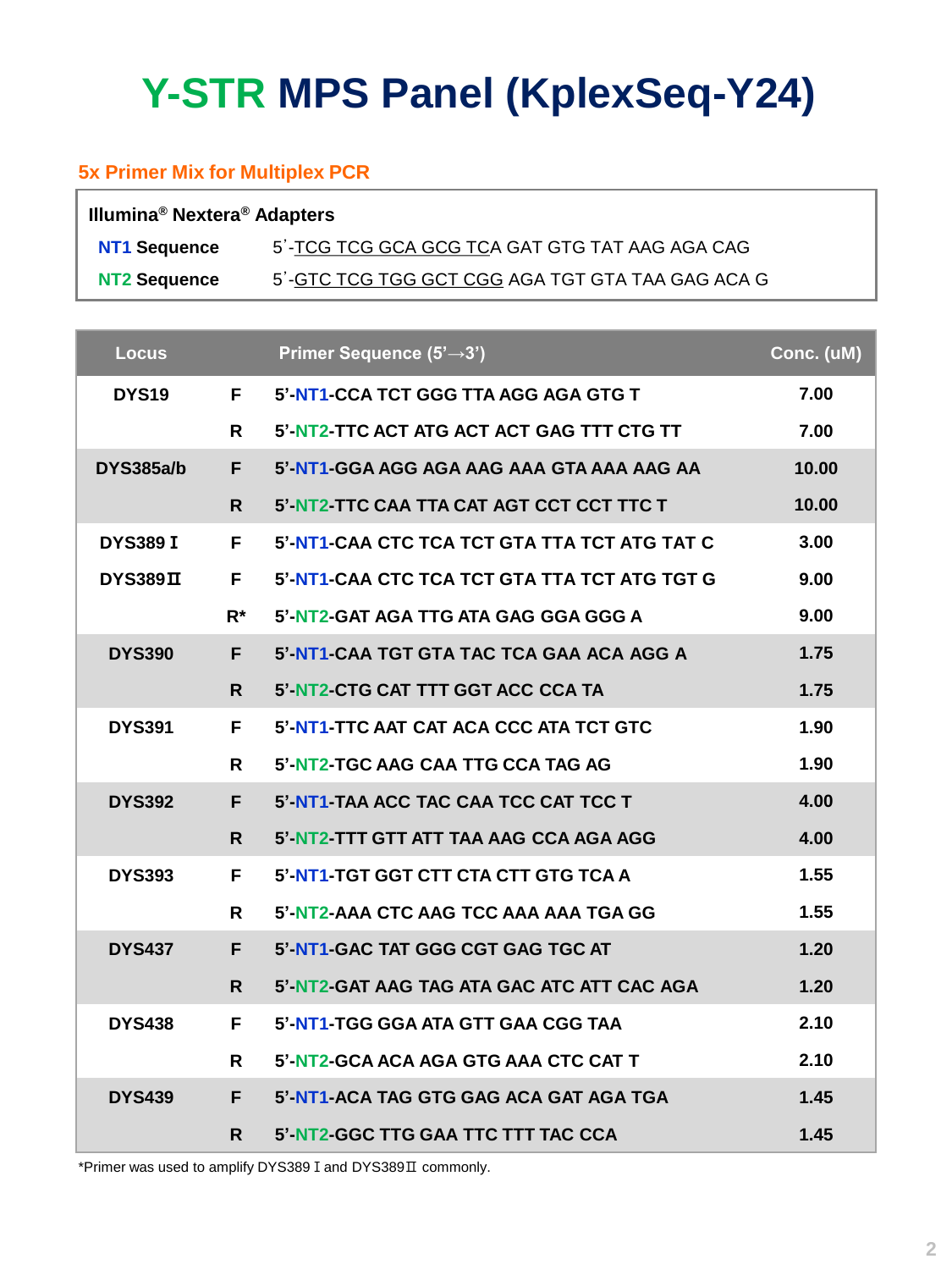## **Y-STR MPS Panel (continued)**

### **5x Primer Mix for Multiplex PCR (continued)**

| <b>Locus</b>  |    | Primer Sequence (5'-3')                      | Conc. (uM) |
|---------------|----|----------------------------------------------|------------|
| <b>DYS448</b> | F. | 5'-NT1-AGA AAG GGA GAT AGA GAC ATG GA        | 4.00       |
|               | R  | 5'-NT2-TGG CCG GTC TGG AAA TTT AT            | 4.00       |
| <b>DYS456</b> | F. | 5'-NT1-CTG TTG TGG GAC CTT GTG ATA           | 2.40       |
|               | R. | 5'-NT2-ACT CAG CCC AAA ACT TCT TAA A         | 2.40       |
| <b>DYS458</b> | F. | 5'-NT1-GCA ACA GGA ATG AAA CTC CAA           | 2.10       |
|               | R. | 5'-NT2-CCC AAA GTT CTG GCA TTA CAA           | 2.10       |
| <b>DYS481</b> | F. | 5'-NT1-CTC ACC AGA AGG TTG CAA GAC           | 1.10       |
|               | R. | 5'-NT2-GTC TGC TAA AAG GAA TGT GGC           | 1.10       |
| <b>DYS533</b> | F. | 5'-NT1-TCT TCT ACC TAT CAT CTT TCT AGC       | 2.75       |
|               | R. | 5'-NT2-TCA GTT CTT AAC TCA ACC AAA CAA       | 2.75       |
| <b>DYS549</b> | F. | 5'-NT1-GTC CCC TTT TCC ATT TGT GA            | 3.25       |
|               | R. | 5'-NT2-GCA ATT AGG TAG GTA AAG AGG AAG A     | 3.25       |
| <b>DYS570</b> | F. | 5'-NT1-CAA CCT AAG CTG AAA TGC AGA           | 1.15       |
|               | R. | 5'-NT2-GCT GTG TCC TCC AAG TTC CT            | 1.15       |
| <b>DYS576</b> | F. | 5'-NT1-AAT AAG CGT ATT TGT CTT GGC T         | 1.65       |
|               | R. | 5'-NT2-CAT AGC AAG ACC TCA TCT CTG AA        | 1.65       |
| <b>DYS635</b> | F. | 5'-NT1-TGG CTT CTC ACT TTG CAT AGA A         | 3.00       |
|               | R. | 5'-NT2-GTG GAA CCA GCC CAA ATA TC            | 3.00       |
| <b>DYS643</b> | F. | 5'-NT1-TGC CTG GTT AAA CTA CTG TGC           | 1.95       |
|               | R. | 5'-NT2-TCC CCC CAA AAT TCT ACT GA            | 1.95       |
| Y-GATA-H4     | F. | 5'-NT1-CTA TTC ATC CAT CTA ATC TAT CCA       | 9.50       |
|               | R. | 5'-NT2-ATG CTG AGG AGA ATT TCC AA            | 9.50       |
| <b>Y-M175</b> | F. | 5'-NT1-TGA TTT AAA CTC TCT GAA TCA GGC       | 1.35       |
|               | R. | 5'-NT2-TGA TAC CTT TTT TTC TAC TGA TAC CTT T | 1.35       |